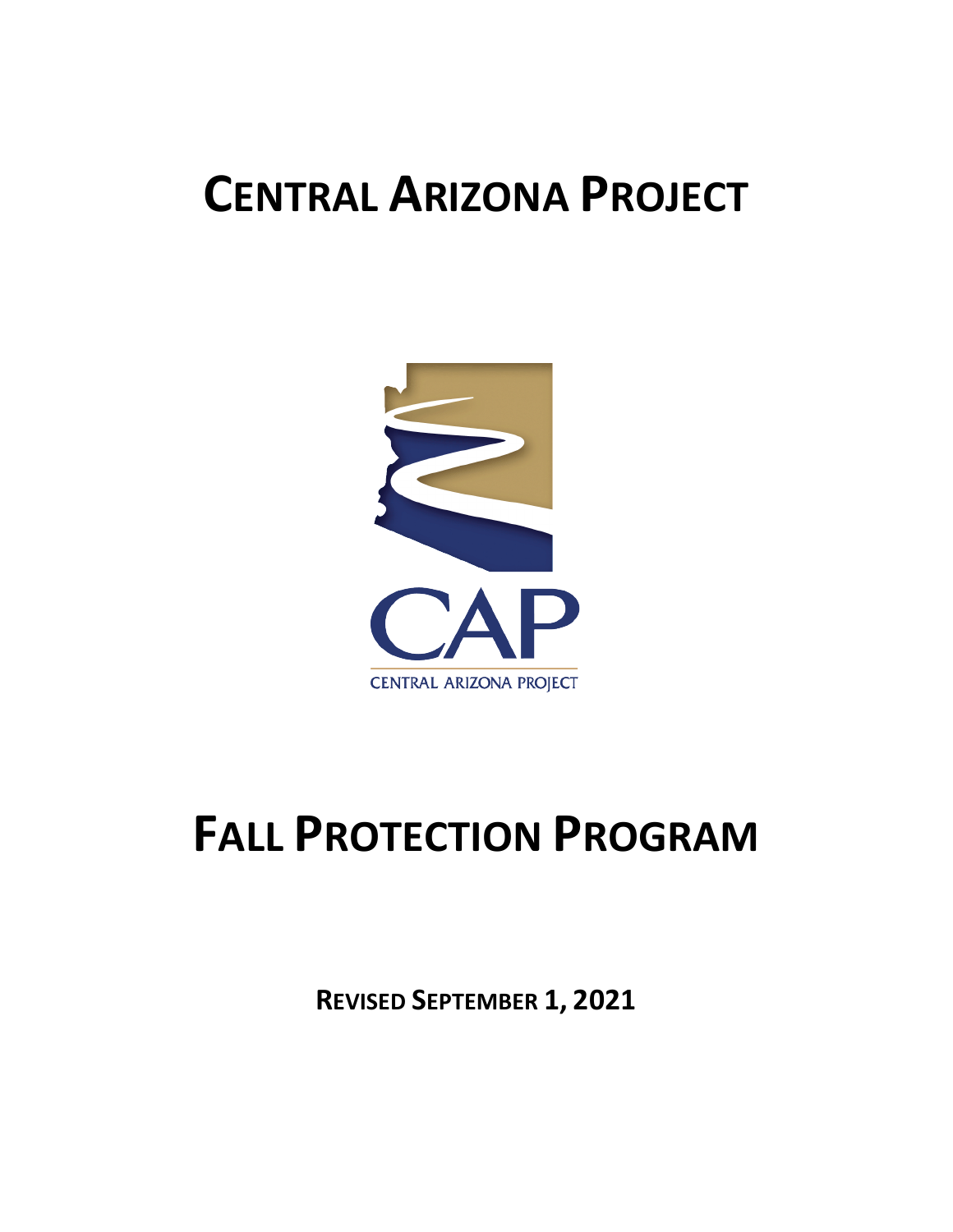#### **TABLE OF CONTENTS**

| 1.0 |  |
|-----|--|
| 2.0 |  |
| 3.0 |  |
| 4.0 |  |
| 4.1 |  |
| 4.2 |  |
| 4.3 |  |
| 4.4 |  |
| 4.5 |  |
| 4.6 |  |
| 4.7 |  |
| 5.0 |  |
| 5.1 |  |
| 5.2 |  |
| 5.3 |  |
| 5.4 |  |
| 5.5 |  |
| 5.6 |  |
| 5.7 |  |
| 5.8 |  |
| 6.0 |  |
| 7.0 |  |
| 8.0 |  |
| 9.0 |  |
|     |  |
|     |  |
|     |  |
|     |  |
|     |  |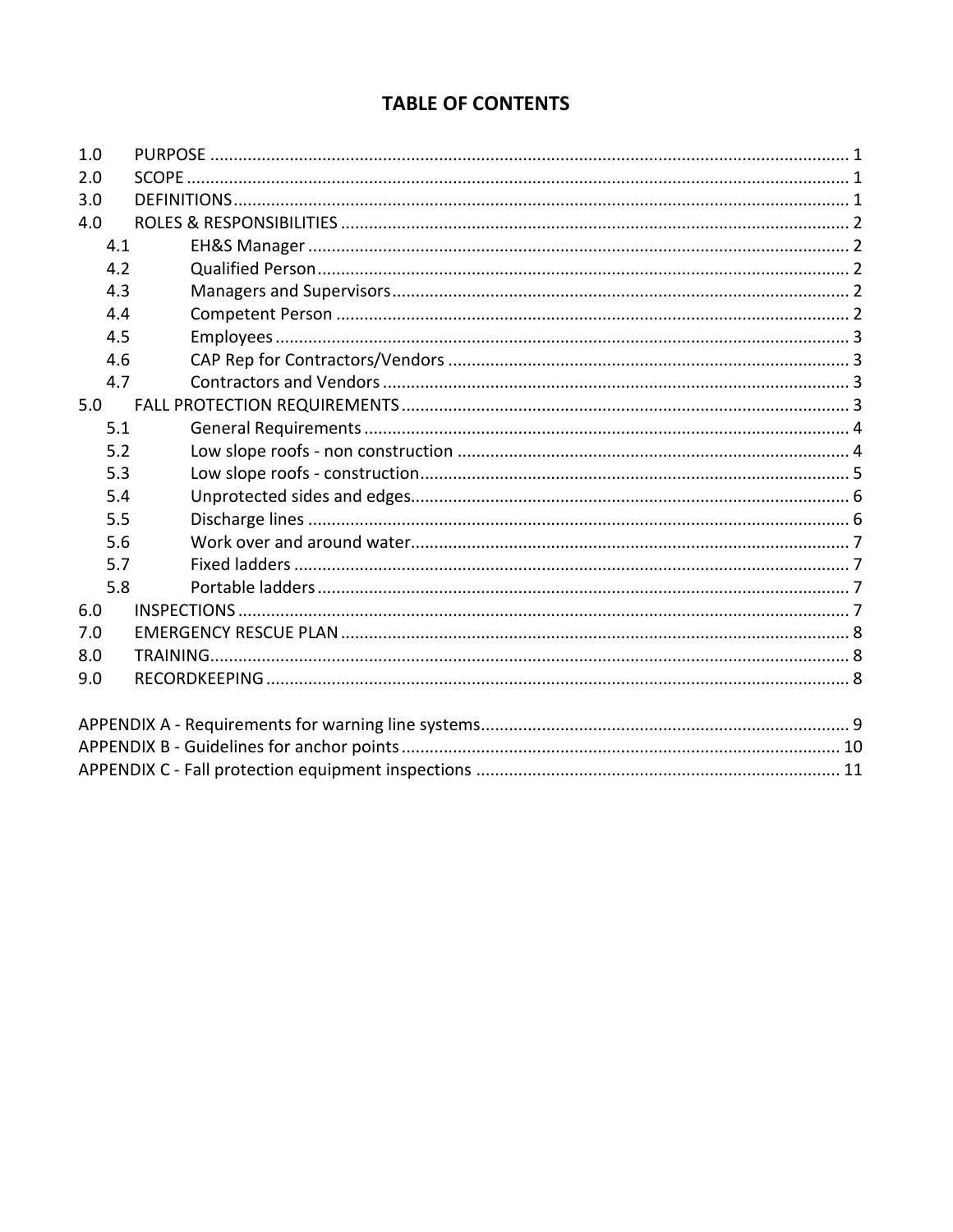- **1.0 PURPOSE:** The purpose of this program is to prevent or minimize worker injuries due to falls. This is to be accomplished as far as possible by engineering and administrative controls (i.e. eliminating the hazard where possible). When exposure to elevated fall hazards cannot be prevented through engineering and administrative controls, the appropriate fall protection system and equipment will be used to control the fall hazard**.**
- **2.0 SCOPE:** Potential fall hazards exist throughout CAP facilities. While many of these hazards have been eliminated via installation of guardrails and other protective devices, many cannot be eliminated, and appropriate fall protection is therefore required.

This program covers all CAP employees, vendors and contractors who are exposed to fall hazards of four feet or more (six feet during the performance of construction work). The program covers roles and responsibilities, fall hazard assessment, training, and recordkeeping requirements.

This program applies to maintenance and operation activities, permanent installations and construction work.

- **3.0 DEFINITIONS:** Most terms used in this program are defined the same as within OSHA's fall protection standards at 29 CFR 1910.21 and 29 CFR 1926.500. Where not defined below, employees should refer to those standards for appropriate definitions of terms.
	- 3.1 Infrequent and temporary: OSHA provides the following guidance on these terms:
		- *Infrequent* means that the task or job is performed only on an occasional basis, when needed (e.g., equipment breakdown), or at sporadic or irregular intervals. Infrequent tasks include work activities such as annual maintenance or servicing of equipment, monthly or quarterly replacement of batteries or HVAC filters, and responding to equipment outage or breakdown.
		- *Temporary* means that the duration of the task the worker performs is brief or short. Such tasks generally include those that a worker is able to perform in less time than it takes to install or set up conventional fall protection. They also include those that workers are able to complete at one time rather than repeatedly returning to the roof or requiring more than one work shift to complete. They generally are those that take less than 1-2 hours to complete. Examples of temporary tasks include changing a filter in a roof-top HVAC system, replacing a part on a satellite dish, or caulking or resealing the flashing around a skylight.
	- 3.2 Travel restraint system: A combination of an anchorage, anchorage connector, lanyard (or other means of connection), and body support that an employee uses to eliminate the possibility of going over the edge of a walking-working surface. This system will allow the employee to approach and work up to the edge, but unlike a fall arrest system, it will not allow the employee to fall off the edge.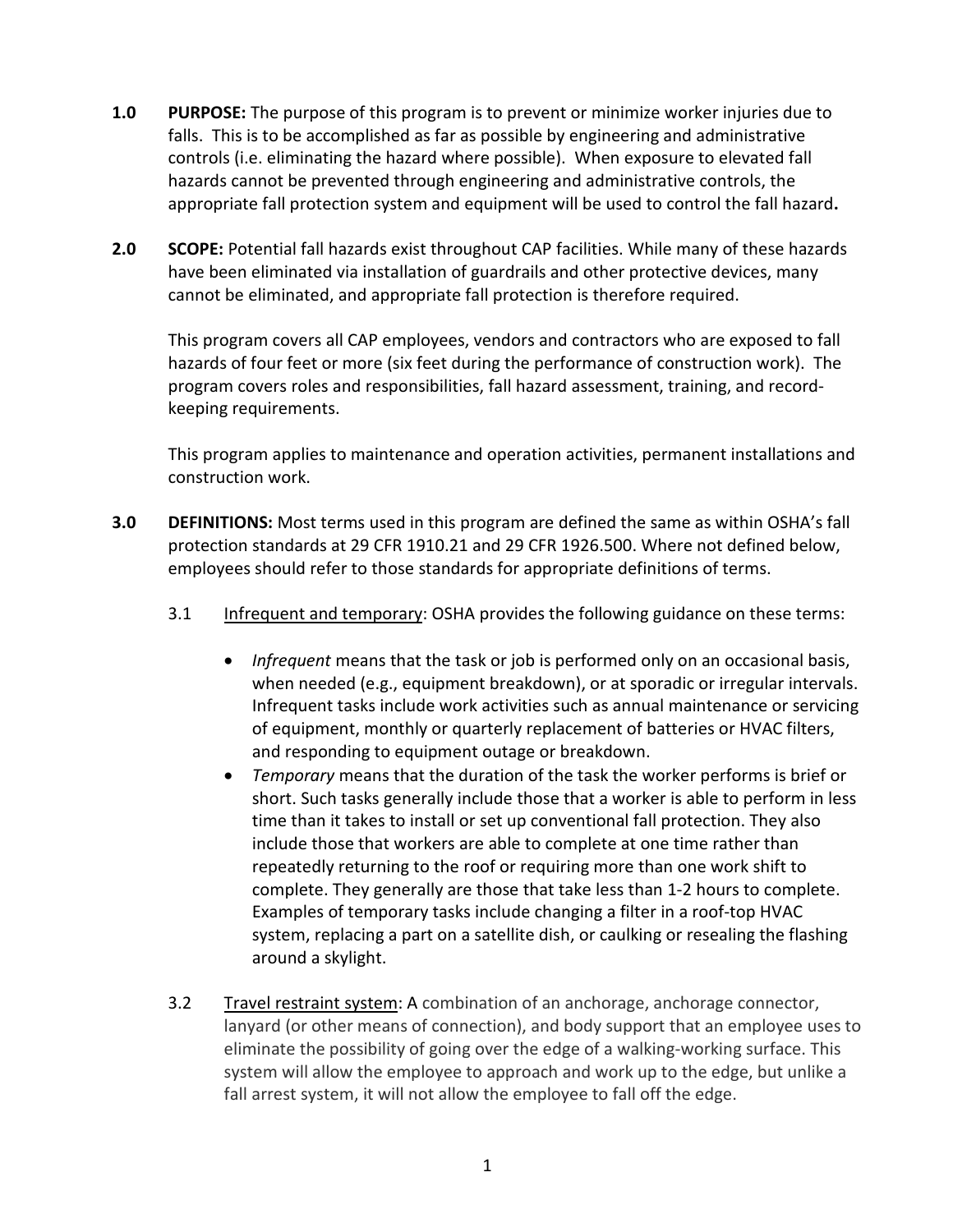3.3 Warning line: A barrier erected to warn employees that they are approaching an unprotected side or edge, and which designates an area in which work may take place without the use of other means of fall protection. A warning line barrier must meet very specific requirements as found in the OSHA standards. (See Appendix A)

#### **4.0 ROLES AND RESPONSIBILITIES**

- **4.1 Environmental, Health & Safety Manager:** The EH&S Manager is the Fall Protection Program Administrator and has overall responsibility for ensuring CAP's fall protection policies are appropriate for the work performed. The EH&S Manager will also ensure that the Fall Protection Program is reviewed at least every two years and that any changes to regulatory requirements are incorporated into the program and company policies are updated and communicated to affected employees.
- **4.2 Qualified Person:** The Engineering, Maintenance, and EH&S Departments will supply as many trained fall protection-Qualified Persons as necessary to provide coverage project wide. These individuals must have a recognized degree, professional certificate, or extensive training and experience so as to be fully qualified to**:**
	- Assist in the review and design of fall protection systems.
	- Analyze work tasks that require access to elevated work areas and develop control measures for fall protection work plans.
	- Establish processes for integrating fall protection into new or modified building structures or equipment installations.
	- Ensure that people under their direction are properly trained and informed.
	- Approve elements of fall protection systems developed for specific tasks.

#### **4.3 Managers and Supervisors**

- All CAP supervisors & managers are responsible for ensuring that only properly trained personnel are assigned tasks that require the use of fall protection.
- Supervisors may train their employees on the use of specific fall protection equipment only after the employee has received training explaining CAWCD's general fall protection program and the hazards and consequences of falls (typically provided at the time of new employee orientation). Supervisors can also contact the EH&S Department to provide training for their employees.
- **4.4 Competent Persons:** A CAP competent person must have extensive training and/or experience in fall protection. The competent person is responsible for assisting employees with the identification of fall hazards, the mitigation of those hazards and the proper selection and use of fall protection equipment. A competent person must have the authority to correct any observed fall hazard. Finally, he/she must be familiar with the requirements of this program.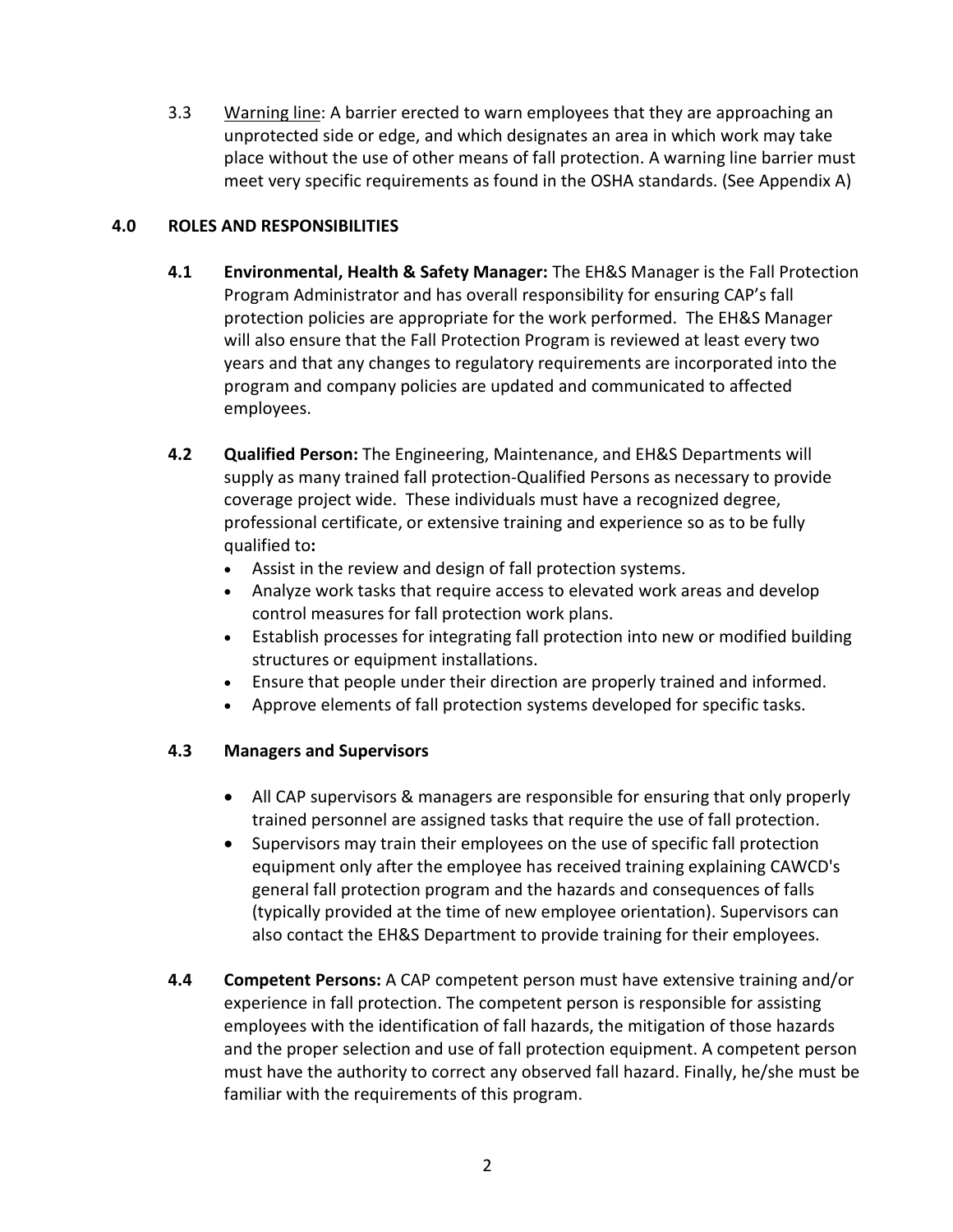- **4.5 Employees:** Employees who are exposed to fall hazards during the course of their work must:
	- Ensure that fall protection equipment is inspected before each use, kept in good repair, and properly stored as per the manufacturer's instructions.
	- Be trained to recognize fall hazards and successfully demonstrate the proper use of fall protection equipment before working at heights.
	- Read, understand, and comply with the requirements of this program.
	- Initiate CAWCD's Incident Investigation Process in the event of a fall or near miss so that measures can be taken to eliminate the fall hazard.
	- Immediately remove from service any fall protection equipment involved in a fall. Such equipment must be tagged "Do Not Reuse" and sent to the EH&S department for disposal.
- **4.6 CAP representative for specific contractors/vendors:** The CAP representative who brings a contractor or vendor on-site is responsible for ensuring only qualified contractors and vendors perform job tasks associated with fall hazards. The CAP representative will:
	- Ensure that contractors and vendors have a Fall Protection Policy prepared prior to actual work activities beginning. (Note: The EH&S department can assist with review of any such policy.)
	- Periodically monitor contractor and vendor work practices and ensure safe work practices are maintained.

#### **4.7 Contractors and Vendors**

- Will ensure their workers have the knowledge and competency to work safely, recognize fall hazards, and properly wear fall protection equipment prior to performing job duties on CAP property.
- Notify the CAP representative as soon as possible in the event of a fall or near miss so that measures can be taken to eliminate the fall hazard or safety concerns.
- Are responsible for supplying their own fall protection equipment and to ensure that it is inspected before each use, kept in good repair, and properly stored as recommended by the manufacturer's instructions.
- **5.0 FALL PROTECTION REQUIREMENTS:** Fall protection is required whenever employees are exposed to a fall of six feet or more when performing construction activities, four feet or more when performing maintenance activities, or at *any* height when working over hazards that increase the likelihood of harm to the worker should a fall occur, such as a fall onto projections, sharp or rough obstructions, moving equipment, etc.

Where possible, fall hazards should be engineered out or otherwise eliminated. When exposure to fall hazards cannot be eliminated, the appropriate personal fall protection system and equipment will be used to minimize risk.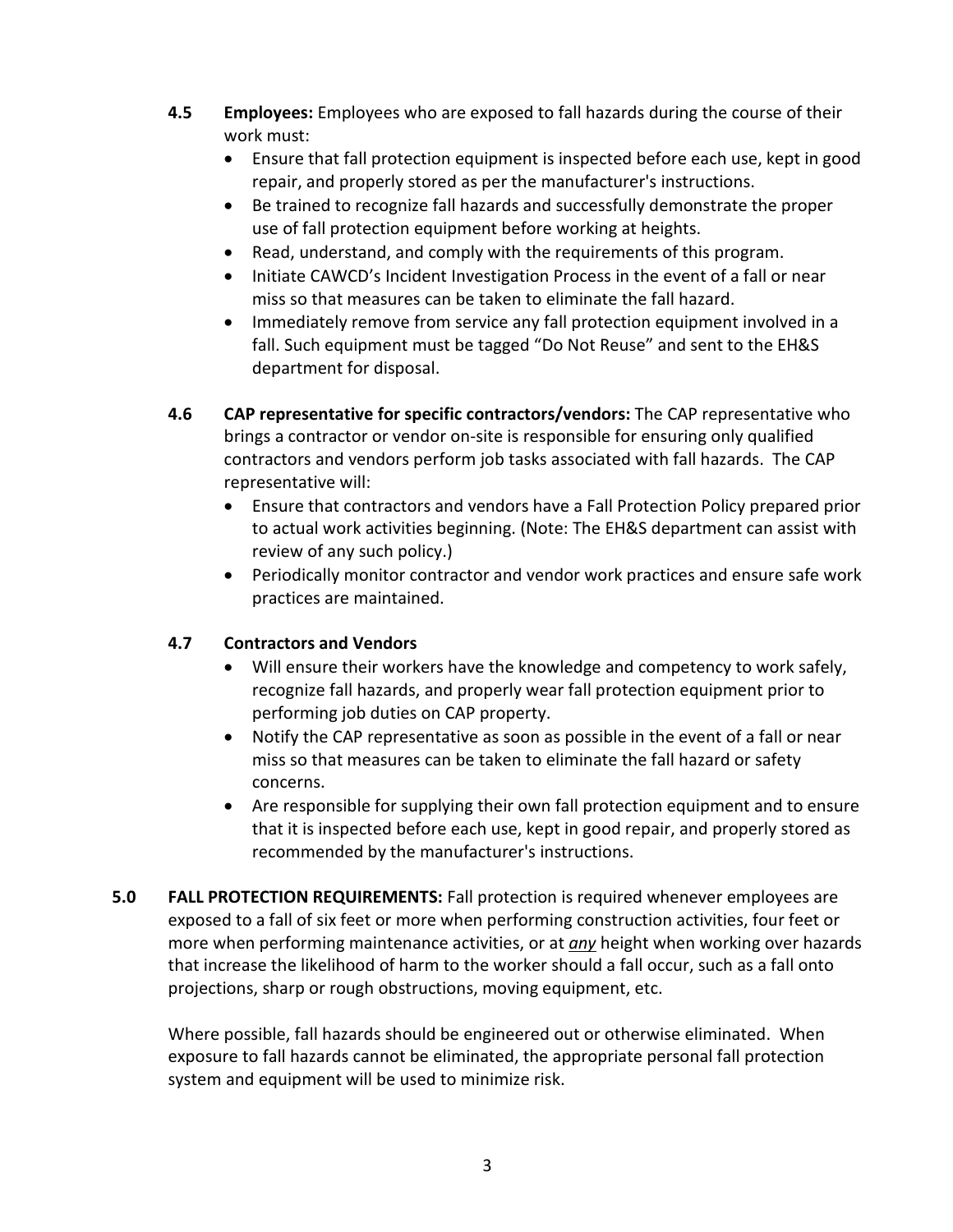It is not possible to list every fall exposure that may be present in CAP workplaces. However, the following sections list common exposures and the general requirements for protecting employees that work around those exposures. When in doubt as to the appropriate protective measures that should be used, employees should consult with their supervisors and/or with the EH&S department for guidance.

- **5.1 General requirements**: The following requirements apply whenever an employee is exposed to a fall hazard:
	- 5.1.1 All employees who work at heights must be trained on the proper use of the equipment used to protect them from falls. Training must occur prior to using that equipment.
	- 5.1.2 Only CAP-provided and approved fall protection equipment will be used by employees. **No** employee owned equipment will be used unless prior approval is given by the EH&S Manager.
	- 5.1.3 At no time will an approved fall protection anchor point be used for any purpose other than fall protection. Any fall protection anchor point used for another purpose is no longer available for use in fall protection until evaluated by a qualified person.

Note: "Anchor point" as used in the above paragraph generally refers to field-installed anchors. The use of a building's structural steel for both an anchor point and another purpose (i.e., hoisting materials) would not normally be prohibited.

- 5.1.4 Fall protection anchor points must be capable of supporting 5000 pounds per employee attached; or if designed and used under the supervision of a qualified person, must maintain a safety factor of at least two. Appendix B provides guidance on fall protection anchor points.
- 5.1.5 Job specific fall protection requirements and/or associated JSA's must be reviewed in a pre-job briefing prior to beginning work involving fall hazards.
- 5.1.6 All surfaces on which employees walk or work shall be in good repair and capable of supporting the intended loads.
- 5.1.7 When used, personal fall arrest systems must be installed and used in a manner that will prevent a free fall greater than six feet and prevent contact with a lower level or swinging into walls or other obstructions.
- **5.2 Low sloped roofs – non construction work**: Most *non-construction* work (i.e., HVAC maintenance, microwave tower maintenance, simple roofing membrane patch, etc.) that occurs on our facility rooftops will, 1) take place 15' or more from an *unprotected* edge of the roof, and 2) meet the definition of "infrequent and temporary." (See section 3.1.) Accordingly, such work on facility rooftops shall conform to the following fall protection requirements: (For *construction* work on low sloped roofs, see section 5.3 below.)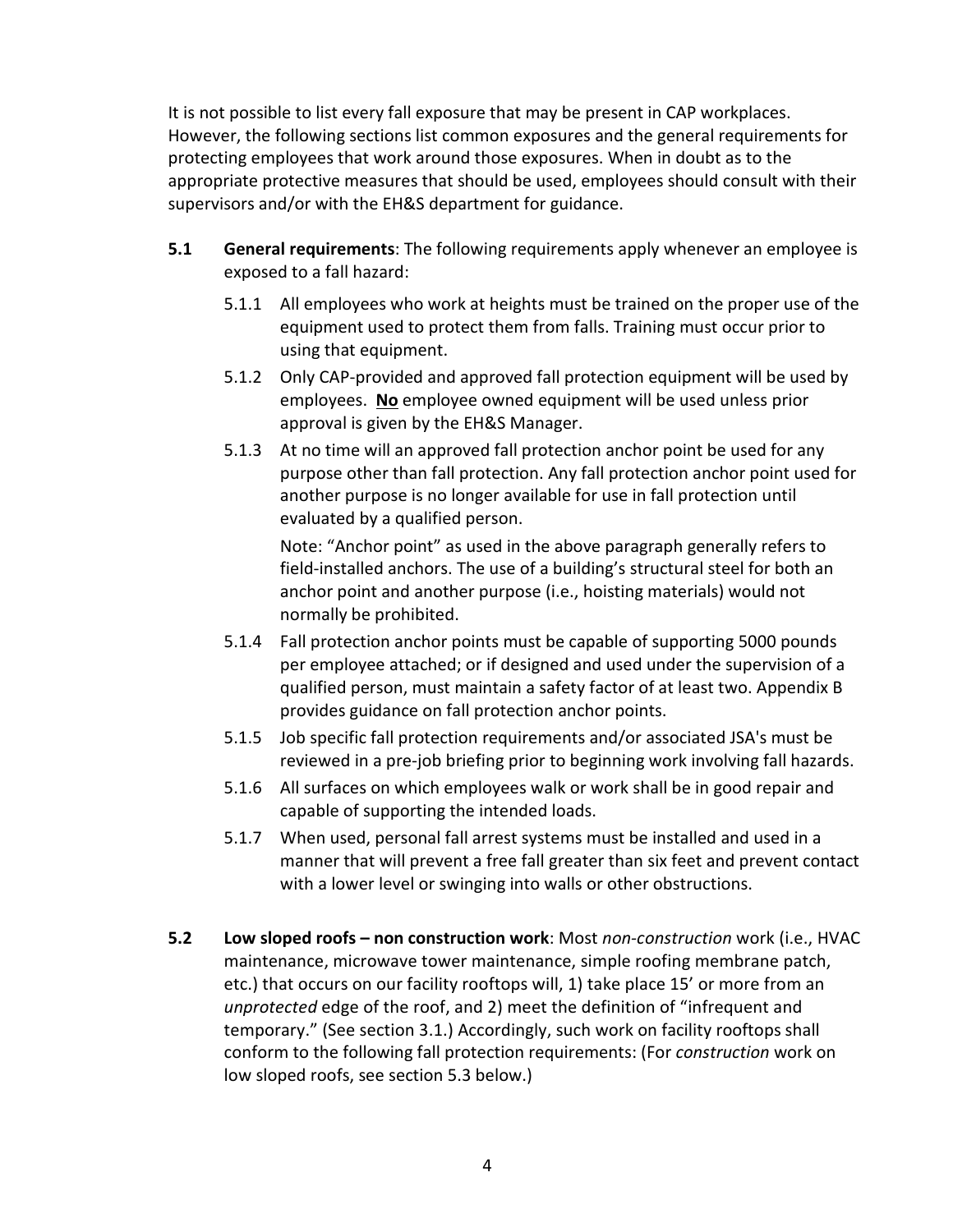- 5.2.1 Work within 15' of the roof edge: When work occurs less than 15 feet from the edge of the roof, employees **must** be protected from falls by one of the following systems:
	- Guardrails; or
	- Safety nets; or
	- Personal fall arrest system; or
	- Travel (fall) restraint system.

Note: Where guardrails are used, they must span a wide enough section that the employee will always be at least 15' from the fall hazard (the end of the guardrail).

5.2.2 Work 15 feet or more from the roof edge: *Infrequent and temporary* work that is 15' or more from the edge requires no fall protection. If it becomes necessary to be within 15' of the edge, one of the fall protection methods listed in 5.2.1 above must first be implemented.

On many facility rooftops, a black line has been painted 15' from the edge of the roof, or from the end of a guardrail system to assist employees in identifying the area where *infrequent and temporary, non-construction* work may be performed without fall protection. Where no line is present or where the line is not 15' from a fall exposure, employees must still maintain that 15' distance from the exposure to be in compliance with this policy.

When in doubt about the fall protection requirements for work on rooftops or around similar unprotected sides and edges, one of the fall protection measures listed in paragraph 5.2.1 should be the default position.

Work that is 15' or more from the edge but which is not considered *infrequent and temporary* must use one of the systems listed in 5.2.1 above.

**5.3 Low sloped roofs – construction work**: Construction work that occurs on a low sloped roof (most all CAP facility rooftops) shall conform to the following fall protection requirements.

Note: Typically, the only *construction* work that would occur on a CAP facility rooftop would be the replacement of the roofing membrane, or a large-scale repair of holes or other damage to the membrane. Most all other work on rooftops will be maintenance, such as on an HVAC system, and will therefore be covered by section 5.2 above. When in doubt, consult with the EH&S department.

5.3.1 Roofing work on low sloped roofs: Roofing work is the replacement or repair of the roofing membrane. (Exception: minor patch work on the membrane is considered maintenance and is covered under section 5.2 above.) During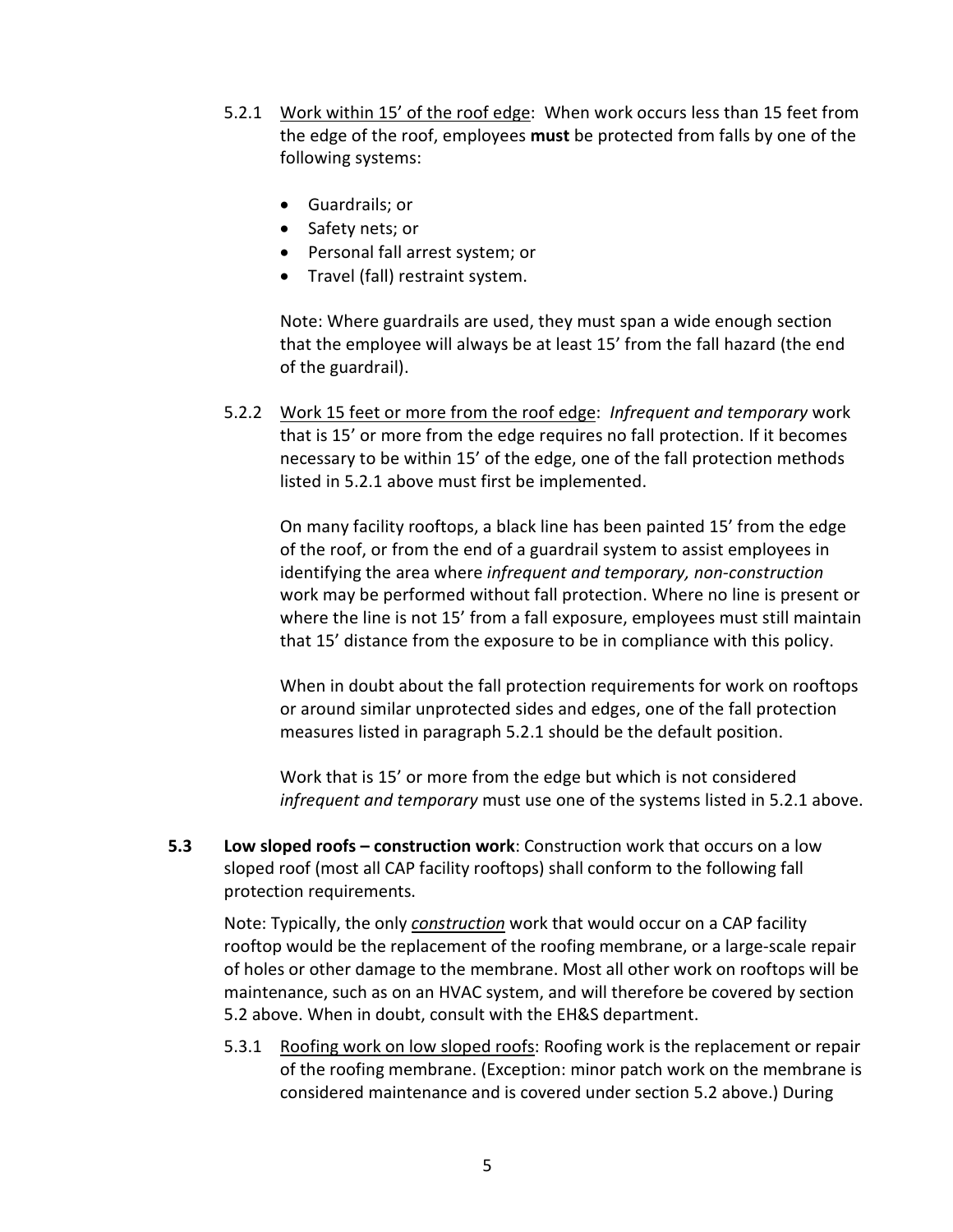the performance of roofing work, employees must be protected from falls by one of the following systems:

- Guardrail system; or
- Safety net system; or
- Personal fall arrest system; or
- Travel restraint system; or
- A warning line system (see Appendix A) used in combination with one of the above systems; or
- A warning line system (Appendix A) used in combination with a safety monitoring system.

**Note**: While the OSHA standards allow the use of a safety monitoring system alone (during roofing work) on roofs 50' or less in width, *CAP does not allow this*. In no circumstance is the use of a safety monitoring system, by itself, an acceptable form of fall protection.

- 5.3.2 All other construction work: For all other construction work on low slope roofs, employees must be protected from falls using one of the following:
	- Guardrail system; or
	- Safety net system; or
	- Personal fall arrest system; or
	- Travel restraint system.

**Exception**: Where the construction work takes place 15' or more from the unprotected side or edge of the floor, roof or other opening, a warning line system can be used. The warning line must be set at least 15' from the edge and must meet all requirements listed in Appendix A. Employees are prohibited from crossing the warning line unless additional fall protection measures are implemented.

**5.4 Unprotected sides and edges (i.e., plant deck openings):** In most all cases, employees exposed to an unprotected floor edge such as a plant deck opening must utilize one of the fall protection methods specified for low sloped roofs in section 5.2.1 above.

Guardrails are the typical form of fall protection used around plant deck and other floor openings. When necessary, personal fall arrest systems are available and must be used where employees are exposed to a fall between the time deck plates or other covers are removed, and guardrails are installed.

**5.5 Discharge lines:** Although rolling or sliding down a discharge line is not considered a fall, such a slide does present the potential for serious injury. It is appropriate, therefore, to outline measures to mitigate that hazard.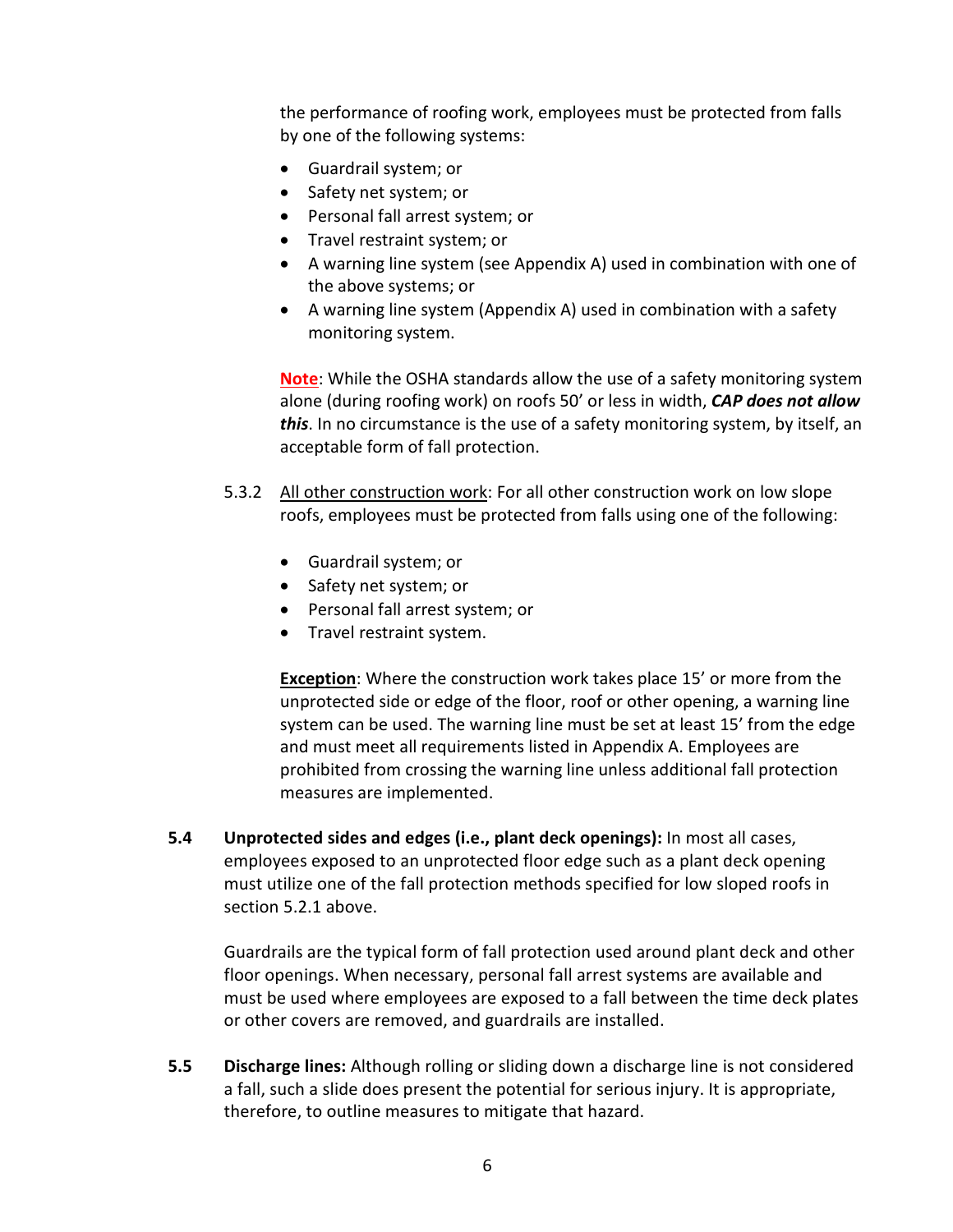When the slope of the discharge line is 3:1 (H:V) or greater, employees walking or working in the line shall wear a harness with lanyard and the lanyard shall be attached to a static line via rope grab. This will allow the employee to move freely within the discharge line but will prevent the employee from sliding down the line should he/she slip and fall. Training is required for individuals setting up and using this type of a 'slide restraint' system.

**5.6 Work over and around water:** Working over and around water presents a unique set of fall protection challenges for several reasons. A lack of suitable anchorage points, swift moving water, and other hazards – in addition to a potential fall – all increase the potential danger and require special considerations. Protective measures for work over and around water shall follow those outlined in the [Safety](http://gecko/livelink/llisapi.dll?func=ll&objId=19103291&objAction=browse&viewType=1)  [Resource Manual,](http://gecko/livelink/llisapi.dll?func=ll&objId=19103291&objAction=browse&viewType=1) Section 2 (Safety Rules), Subsection 15 (Safety Near, Over and On the Water).

In all cases, the basic rule of fall protection applies: where an employee is exposed to a fall of four or more feet (six in construction), including a fall into water, fall protection must be provided. (Note: Rolling down the canal slope is not considered a fall for fall protection purposes. True fall protection is therefore not required when working on the canal slope, but other safety measures must still be implemented. See the above section/subsection in [Safety Resource Manual.](http://gecko/livelink/llisapi.dll?func=ll&objId=19103291&objAction=browse&viewType=1))

- **5.7 Fixed ladders**: Fixed ladders greater than 24' in length must be equipped with a ladder safety system. Alternatively, a davit arm or similar device can be used as part of a personal fall arrest system. Note: A cage or well is an acceptable form of fall protection on existing fixed ladders greater than 24' until November 18, 2036.
- **5.8 Portable ladders**: Typically, no fall protection is required if the ladder is placed at the proper angle (one foot back for every four feet of rise), extends three feet above the upper landing, and is secured at the top. However, due to the height of the climb, CAP's practice is to use fall protection (i.e., davit arm and retractable lifeline) when portable ladders are used in the following situations:
	- 5.8.1 As access into and egress from vaults, checks and turnouts.
	- 5.8.2 As access into and egress from siphons (i.e., through manholes).

#### **6.0 EQUIPMENT INSPECTIONS**

6.1 Employees who have been assigned or otherwise use personal fall protection equipment are required to inspect that equipment prior to each day's use. Any deficient equipment must be immediately removed from service. This inspection does not need to be documented. Appendix C can be used as a guide for equipment inspections.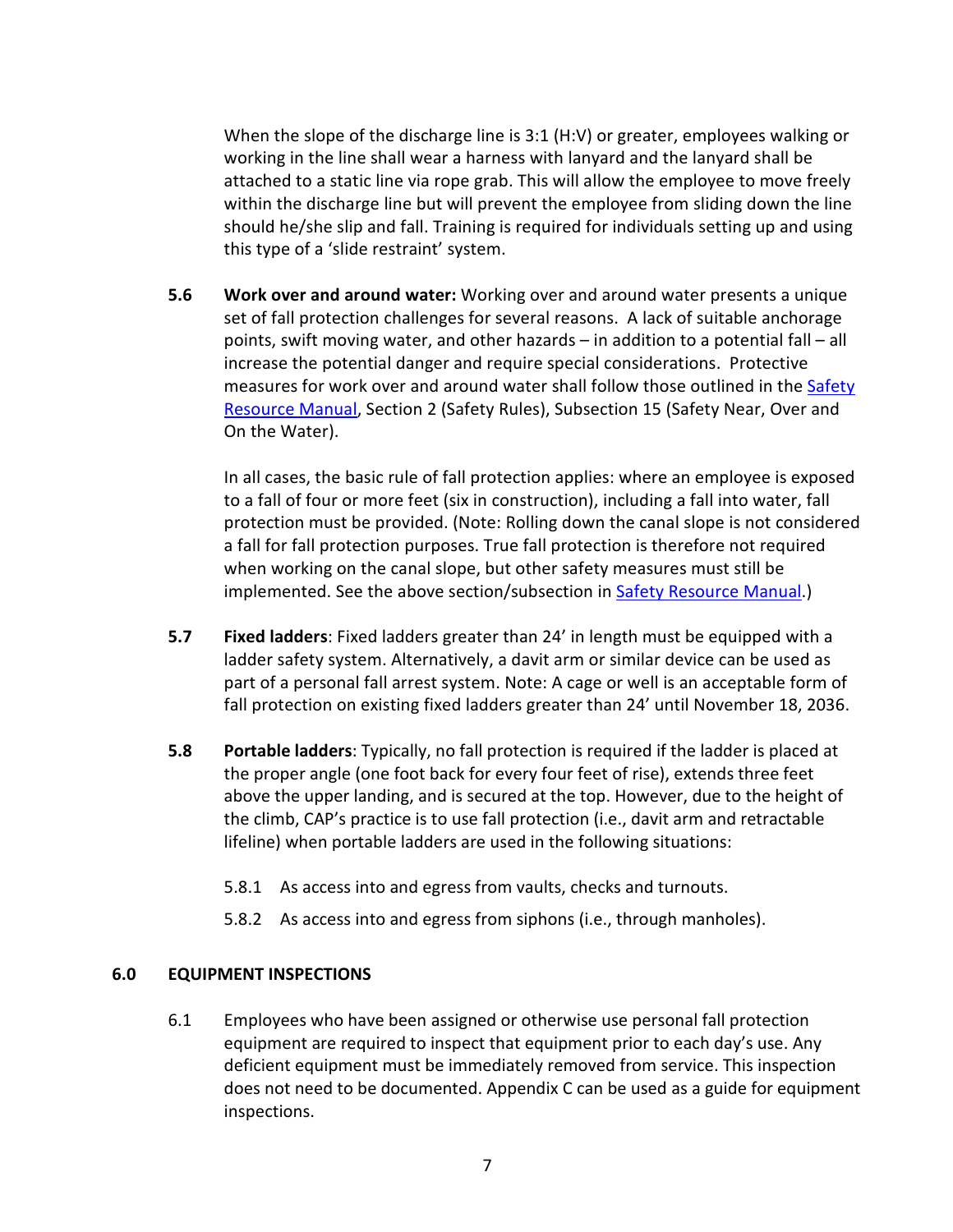- 6.2 During routine facility inspections, members of EH&S staff will perform random inspections of personal fall arrest systems, anchorage points, guardrails, and other fall protection equipment. Any deficient equipment will be immediately removed from service.
- **7.0 EMERGENCY RESCUE PLAN:** An important yet often overlooked component to a fall protection program is the rescue plan. Prior to the start of any work involving a potential fall, employees and supervisors should plan their response to a fall. This can be accomplished as part of a pre-job briefing. The plan does not need to be in writing, but the following points should be considered:
	- Are there aerial lifts, ladders or other methods of rescuing an employee who is suspended?
	- Will there be obstructions to accessing the employee?
	- Where is the closest first aid kit, AED unit and similar equipment?
	- Who will perform the rescue?
	- Who will be responsible for calling the Control Center (2530) and summoning rescue services?
- **8.0 TRAINING:** All employees with potential exposure to fall hazards and those who use fall protection equipment will be trained in the following:
	- The nature of fall hazards in their work areas.
	- The correct procedures for erecting, maintaining, disassembling, and inspecting the fall protection systems to be used.
	- The use and operation of guardrail systems, personal fall arrest systems, warning line systems, and other protection to be used, as applicable to their work.
	- The role of employees in CAP's fall protection program.
	- The applicable OSHA standards on fall protection.
	- The importance of planning for a rescue in the event of a fall.
	- The requirements of the CAP Fall Protection Program.

Refresher training will be provided as required by changes in work process, changes in equipment, and/or audit or incident investigation recommendations.

#### **9.0 RECORDKEEPING**

All formal fall protection training must be documented in the CAP learning management system. Records of training must be provided to the EH&S or CLD Departments in writing as soon as is practical so the training can be documented. Information provided must include:

- The name of the employee(s) trained
- The name of the person providing the training
- The date, time, and location of the training
- A summary of the topics covered, including the type of equipment on which training was provided.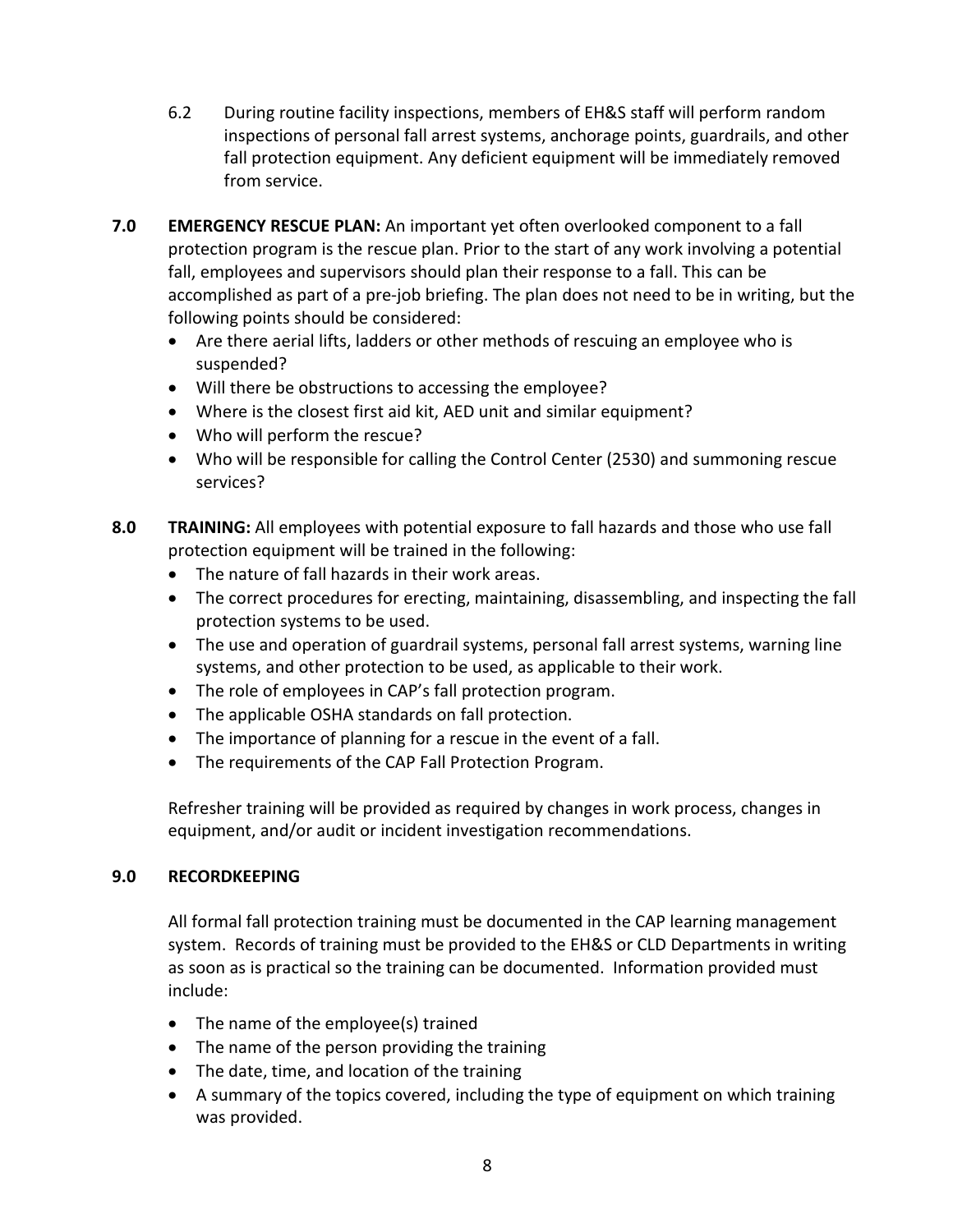### **APPENDIX A**

#### **Requirements for Warning Line Systems**

During some *construction* work, a warning line is an acceptable form of fall protection (often in conjunction with other requirements). Where one is used, it must conform to the requirements of 29 CFR 1926.502(f) as follows:

- The warning line shall be erected around all sides of the roof work area.
- When mechanical equipment is not being used, the warning line shall be erected not less than 6 feet (1.8 m) from the roof edge.
- When mechanical equipment is being used, the warning line shall be erected not less than 6 feet (1.8 m) from the roof edge which is parallel to the direction of mechanical equipment operation, and not less than 10 feet (3.1 m) from the roof edge which is perpendicular to the direction of mechanical equipment operation.
- Points of access, materials handling areas, storage areas, and hoisting areas shall be connected to the work area by an access path formed by two warning lines.
- When the path to a point of access is not in use, a rope, wire, chain, or other barricade, equivalent in strength and height to the warning line, shall be placed across the path at the point where the path intersects the warning line erected around the work area, or the path shall be offset such that a person cannot walk directly into the work area.
- Warning lines shall consist of ropes, wires, or chains, and supporting stanchions erected as follows:
	- $\circ$  The rope, wire, or chain shall be flagged at not more than 6-foot (1.8 m) intervals with high-visibility material;
	- o The rope, wire, or chain shall be rigged and supported in such a way that its lowest point (including sag) is no less than 34 inches (.9 m) from the walking/working surface and its highest point is no more than 39 inches (1.0 m) from the walking/working surface;
	- $\circ$  After being erected, with the rope, wire, or chain attached, stanchions shall be capable of resisting, without tipping over, a force of at least 16 pounds (71 N) applied horizontally against the stanchion, 30 inches (.8 m) above the walking/working surface, perpendicular to the warning line, and in the direction of the floor, roof, or platform edge;
	- o The rope, wire, or chain shall have a minimum tensile strength of 500 pounds (2.22 kN), and after being attached to the stanchions, shall be capable of supporting, without breaking, the loads applied to the stanchions as prescribed in paragraph (f)(2)(iii) of this section; and
	- $\circ$  The line shall be attached at each stanchion in such a way that pulling on one section of the line between stanchions will not result in slack being taken up in adjacent sections before the stanchion tips over.
- No employee shall be allowed in the area between a roof edge and a warning line unless the employee is performing roofing work in that area. A personal fall arrest system is required.
- Mechanical equipment on roofs shall be used or stored only in areas where employees are protected by a warning line system, guardrail system, or personal fall arrest system.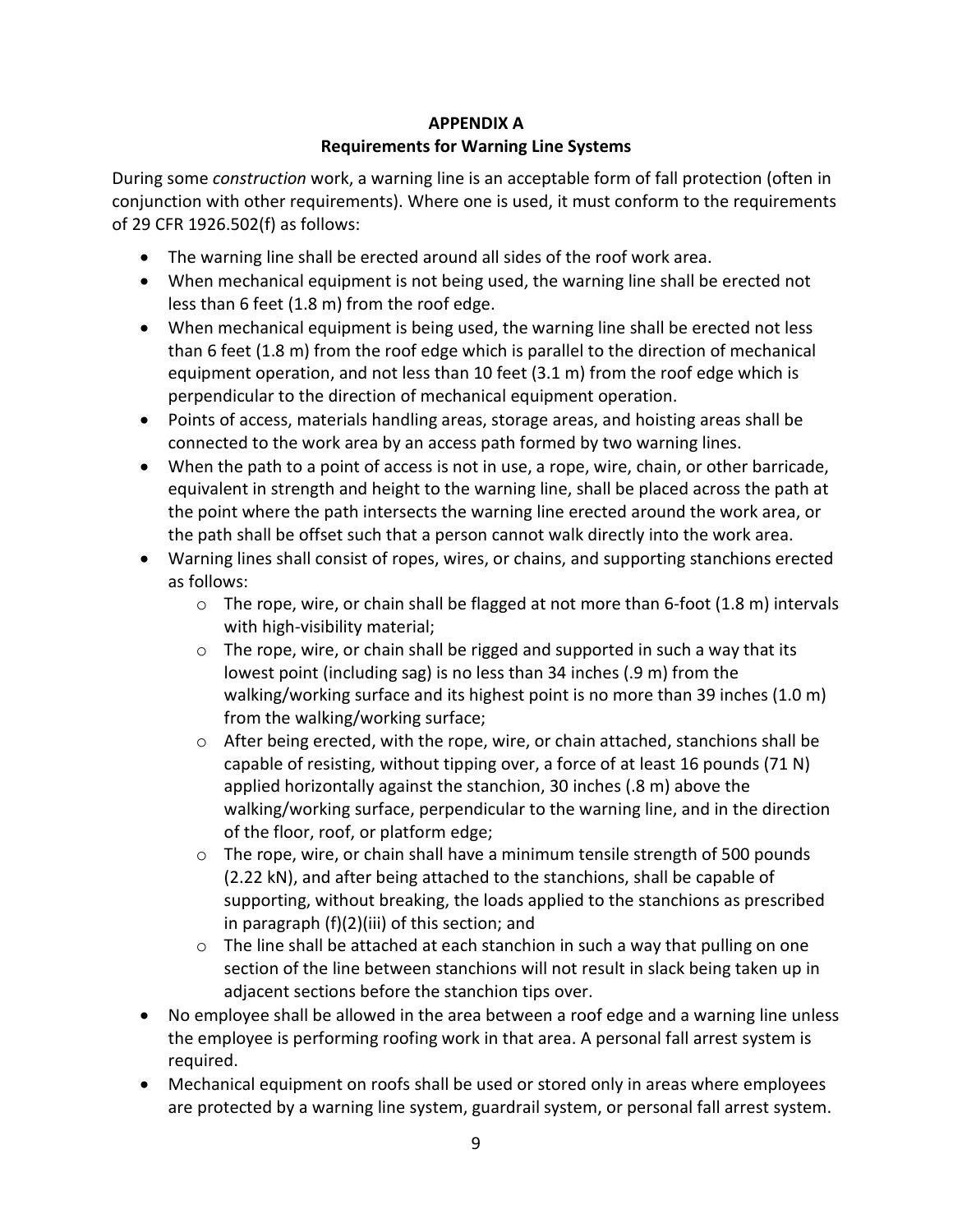#### **APPENDIX B Guidelines for Fall Arrest System Tie-Off Anchor Points**

#### **Items normally ACCEPTABLE for Tie-Off**

- Engineered anchor Points
- Minimum 6" x 6" wide flange beam, maximum span of 5 feet, with light load (e.g. catwalk support, small bore pipe support)
- Minimum 8" x 8" wide flange beam, maximum span of 10 feet, with light loads (e.g. platform support, cable tray support)
- Minimum 6" square tube steel beam, maximum span 7 feet, with light load
- Minimum 12" x 6" timber beam, maximum 6 foot spans, with light load
- Beams specifically designed for this purpose
- Vehicle bumper (for fall restraint/tethering purposes when working on canal slope)

#### **Items UNACCEPTABLE for Tie-Off**

(Unless approved by a Qualified Person)

- Handrail/Guardrail
- Toe plate
- Grating
- Process pipe less than 8 inches in diameter
- Any pipe with greater than 10 feet between vertical and lateral supports
- Any pipe with insulation
- Any pipe with thermal warnings
- Any hazardous piping
- Cable tray
- Conduit
- HVAC Duct
- Equipment support or restraint for piping, electrical, or ductwork
- Channel type strut (i.e. unistrut)
- Bar joists
- Wall studs, metal or wood
- Fence or fence posts
- Metal deck (roof or floor)
- Door/window frames
- Door/window hardware
- Ladder or ladder cage